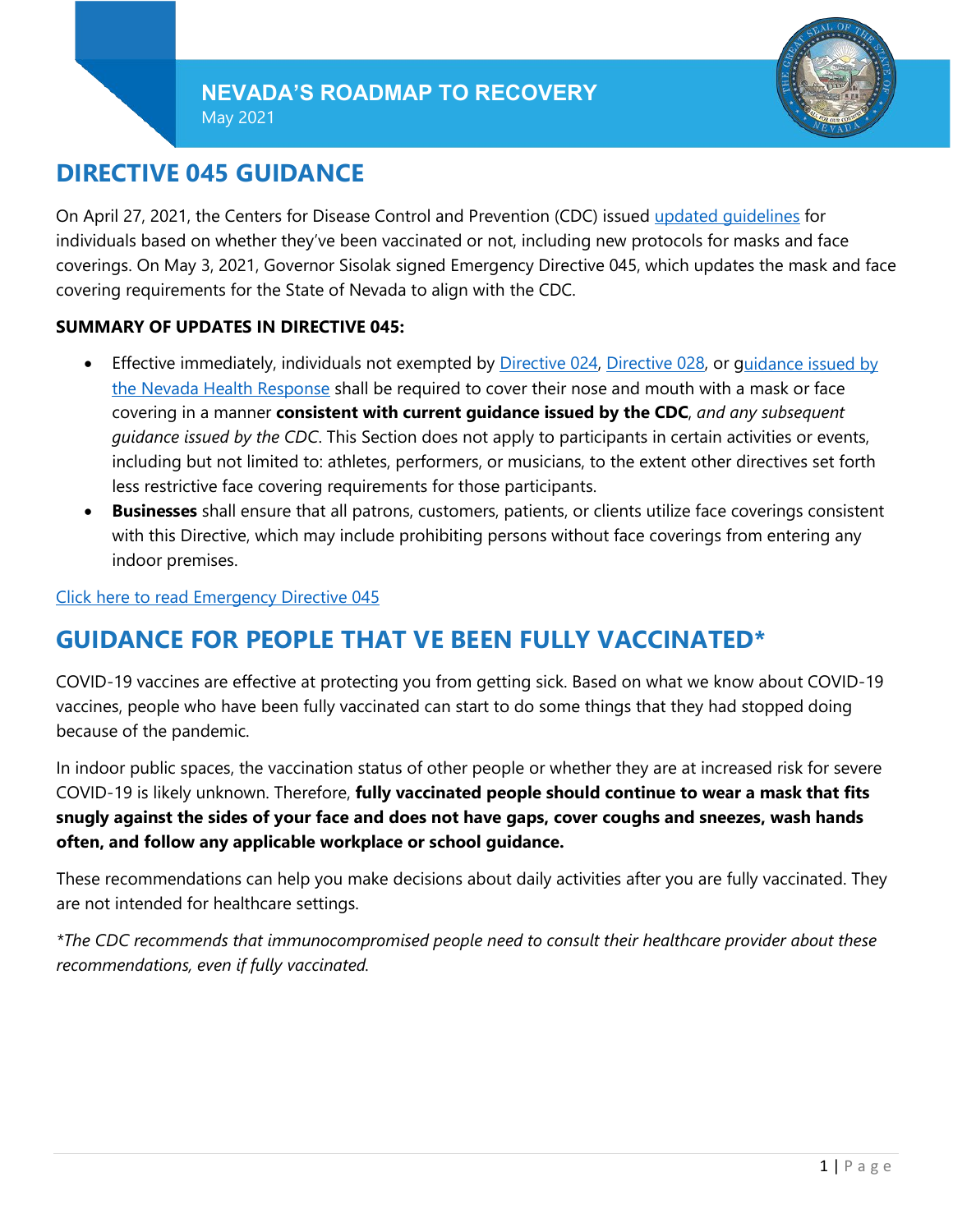

## **Have You Been Fully Vaccinated?**

In general, people are considered fully vaccinated:

- 2 weeks after their second dose in a 2-dose series, such as the Pfizer or Moderna vaccines, or
- 2 weeks after a single-dose vaccine, such as Johnson & Johnson's Janssen vaccine

If you do not meet these requirements, you are NOT fully vaccinated. Keep taking all precautions until you are fully vaccinated.

If you have a condition or are taking medications that weaken your immune system, you may NOT be fully protected even if you are fully vaccinated. Talk to your healthcare provider. Even after vaccination, you may need to continue taking all precautions.

## **What You Can Start to Do**

If you've been fully vaccinated:

- You can gather indoors with fully vaccinated people **without** wearing a mask or staying 6 feet apart.
- You can gather indoors with unvaccinated people of any age from one other household (for example, visiting with relatives who all live together) **without** masks or staying 6 feet apart, unless any of those people or anyone they live with has an increased risk for severe illness from COVID-19.
- You can gather or conduct activities outdoors **without** wearing a mask except in certain crowded settings and venues. According to the CDC, although the risk of COVID-19 spread is low in outdoor settings, especially among those who are vaccinated, the following factors could increase risk:
	- $\circ$  A moderate, substantial, or high level of community transmission
	- o Settings with a higher percentage of unvaccinated people (including children) present or people at risk of severe COVID-19 disease
	- $\circ$  The length of the visit
	- $\circ$  Crowding or when there is a decreased ability to maintain physical distance
	- $\circ$  Activities that involve behaviors such as singing, shouting, physical exertion or heavy breathing, inability to wear a mask, or inability to maintain physical distancing
- If you travel in the United States, you do not need to get tested before or after travel or self-quarantine after travel.
- If you have been around someone who has COVID-19, you do not need to stay away from others or get tested unless you have symptoms.
	- $\circ$  However, if you live in a group setting (like a correctional or detention facility or group home) and are around someone who has COVID-19, you should still get tested, even if you don't have symptoms.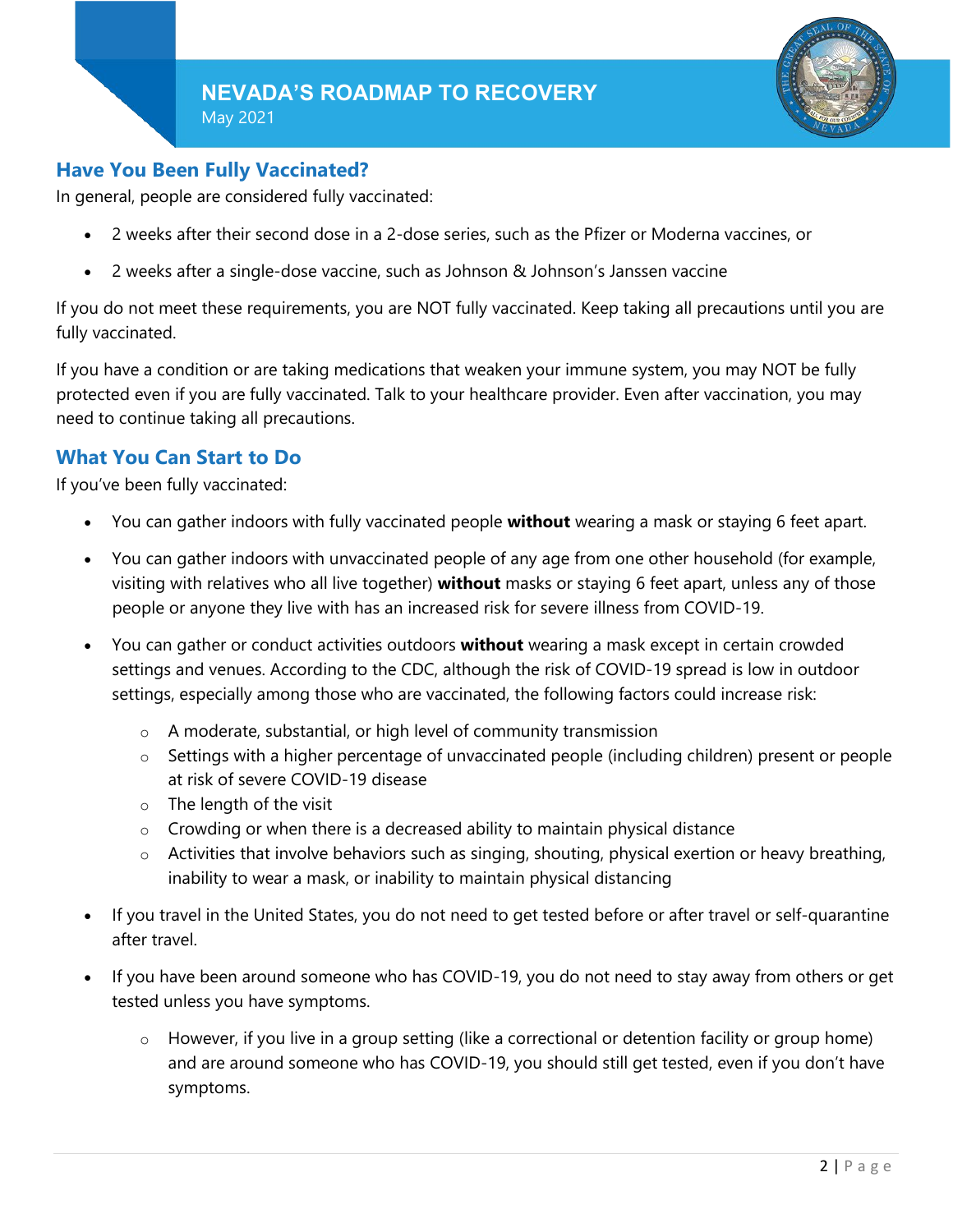

# **What You Should Keep Doing**

For now, if you've been fully vaccinated:

- You should still protect yourself and others in many situations by wearing a mask that fits snugly against the sides of your face and does not have gaps. Take this precaution whenever you are:
	- o In indoor public settings
	- $\circ$  Gathering indoors with unvaccinated people (including children) from more than one other household
	- $\circ$  Visiting indoors with an unvaccinated person who is at increased risk of severe illness or death from COVID-19 or who lives with a person at increased risk
- If you travel, you should still take steps to protect yourself and others. You will still be required to wear a mask on planes, buses, trains, and other forms of public transportation traveling into, within, or out of the United States, and in U.S. transportation hubs such as airports and stations. Fully vaccinated international travelers arriving in the United States are still required to get tested within 3 days of their flight (or show documentation of recovery from COVID-19 in the past 3 months) and should still get tested 3-5 days after their trip.
- You should still watch out for symptoms of COVID-19, especially if you have been around someone who is sick. If you have symptoms of COVID-19, you should get tested and stay home and away from others.
- You will still need to follow guidance at your workplace.
- People who have a condition or are taking medications that weaken the immune system, should talk to their healthcare provider to discuss their activities. They may need to keep taking all precautions to prevent COVID-19.
- Fully vaccinated people should not visit or attend a gathering if they have **tested positive** for COVID-19 in the prior 10 days or are experiencing COVID-19 symptoms, regardless of vaccination status of the other people at the gathering.

### **What We Know**

- COVID-19 vaccines are effective at preventing COVID-19 disease, especially severe illness and death.
- Other prevention steps help stop the spread of COVID-19, and that these steps are still important, even as vaccines are being distributed.